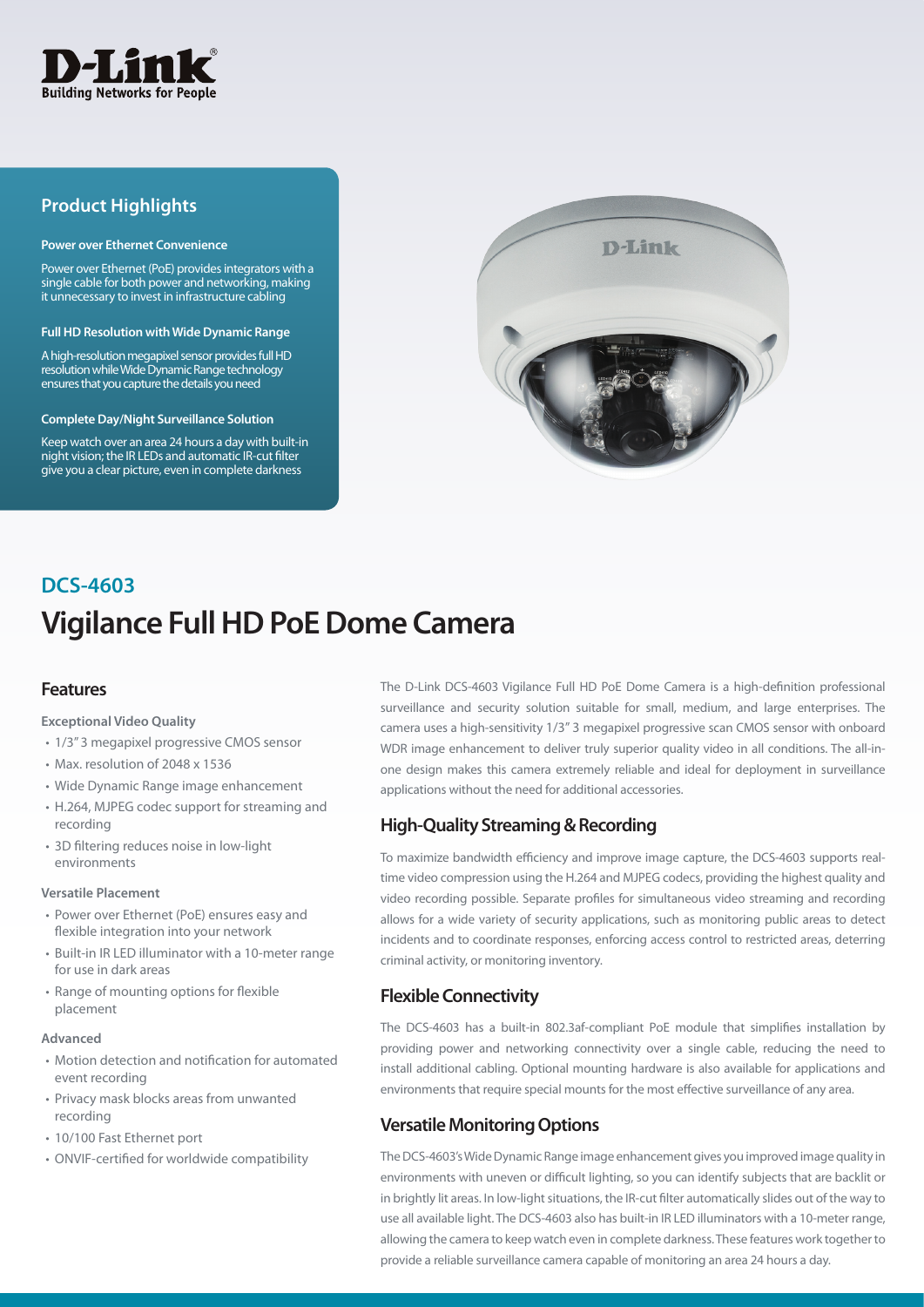

## **DCS-4603 Vigilance Full HD PoE Dome Camera**

### **Robust Management Software**

The DCS-4603 Vigilance Full HD PoE Dome Camera includes D-ViewCam, a complete surveillance software package that enables you to view, manage, and record from up to 32 cameras on a single computer in a central location.

Recordings and e-mail alerts can be triggered through motion detection or events triggered by digital input devices, keeping administrators informed of any unusual activity.



## **Technical Specifications**

| Camera                            |                                                                                                                                                                                                                                                                                                                                                                          |                                                                                                                                                                                                             |  |
|-----------------------------------|--------------------------------------------------------------------------------------------------------------------------------------------------------------------------------------------------------------------------------------------------------------------------------------------------------------------------------------------------------------------------|-------------------------------------------------------------------------------------------------------------------------------------------------------------------------------------------------------------|--|
| Camera Hardware Profile           | • 1/3" 3 Megapixel progressive CMOS sensor<br>· Built-in Infrared-Cut Removable (ICR) filter module<br>• Minimum illumination:<br>• Color (Day Mode): 0.5 lux<br>• B/W (Night Mode), IR LEDs off: 0.25 lux<br>· B/W (Night Mode), IR LEDs on: 0 lux<br>• IR illumination distance: 10 m<br>• Focal length: 2.8 mm<br>· Minimum object distance 0.2 m<br>• Aperture: F2.0 | • 10x digital zoom<br>• Angle of view (16:9):<br>$\cdot$ (H) 84 $^{\circ}$<br>$\cdot$ (V) 48 $^{\circ}$<br>• Adjustment angle (non-motorized):<br>• Vertical: 340°<br>· Horizontal: 60°<br>• Rotation: 340° |  |
| Image Features                    | • Configurable image size, quality, frame rate, and bit rate<br>• Time stamp and text overlays<br>• Configurable motion detection windows                                                                                                                                                                                                                                | • Configurable privacy mask zones<br>· Configurable shutter speed, brightness, saturation,<br>contrast, sharpness, WDR, and 3D filter                                                                       |  |
| Video Compression                 | • Simultaneous H.264/MJPEG format compression<br>• H.264/MJPEG multicast streaming                                                                                                                                                                                                                                                                                       | • JPEG for still images                                                                                                                                                                                     |  |
| Video Resolution                  | .16:9<br>• 1920 x 1080, 1280 x 720, 800 x 448, 640 x 360 up to 30 fps                                                                                                                                                                                                                                                                                                    | $-4:3$<br>• 2048 x 1536 up to 15 fps<br>• 1440 x 1080, 1280 x 960, 900 x 720, 800 x 592, 640 x<br>480 up to 30 fps                                                                                          |  |
| <b>External Device Interfaces</b> | • 10/100 BASE-TX Fast Ethernet port                                                                                                                                                                                                                                                                                                                                      | • Supports 802.3af PoE Class 2                                                                                                                                                                              |  |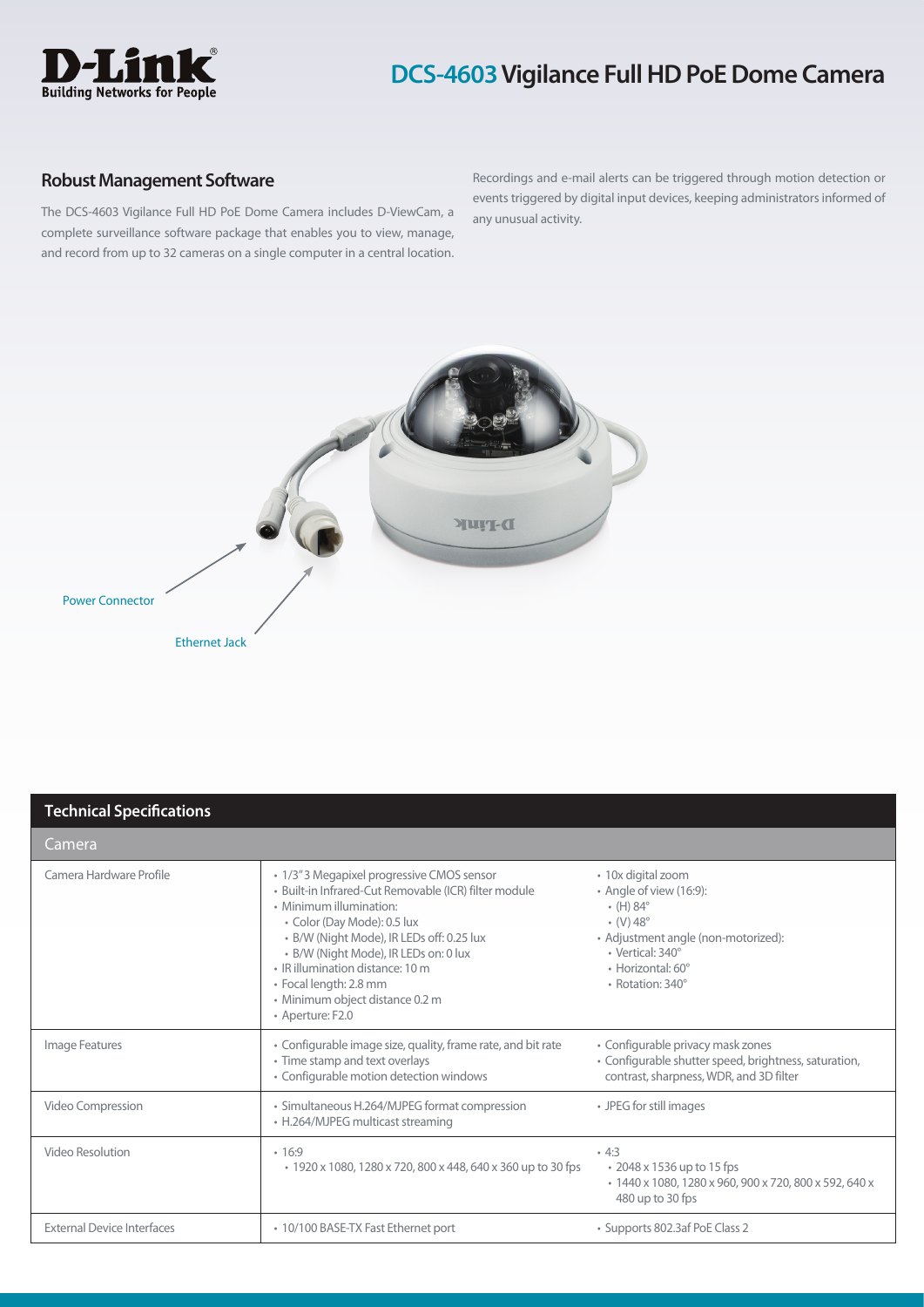

| <b>Network</b>                        |                                                                                                                                                                                                                   |                                                                                                                                                                                     |  |  |  |  |
|---------------------------------------|-------------------------------------------------------------------------------------------------------------------------------------------------------------------------------------------------------------------|-------------------------------------------------------------------------------------------------------------------------------------------------------------------------------------|--|--|--|--|
| <b>Network Protocols</b>              | $\cdot$ IPv6<br>$\cdot$ IPv4<br>$\cdot$ ARP<br>$\cdot$ TCP/IP<br>$\cdot$ UDP<br>$\cdot$ ICMP<br>• DHCP client<br>• NTP client (D-Link)<br>• DNS client<br>· DDNS client (D-Link)<br>· SMTP client<br>• FTP client | • HTTP/HTTPS<br>• Samba client<br>• PPPoE<br>• UPnP port forwarding<br>· RTP/RTSP/RTCP<br>• IP filtering<br>• Multicast<br>$\cdot$ CoS<br>• OoS/DSCP<br>• SNMP<br>• ONVIF compliant |  |  |  |  |
| Security                              | • Administrator and user group protection<br>• Password authentication                                                                                                                                            | • HTTP and RTSP authentication                                                                                                                                                      |  |  |  |  |
| <b>System Management</b>              |                                                                                                                                                                                                                   |                                                                                                                                                                                     |  |  |  |  |
| System Requirements for Web Interface | · Browser: Internet Explorer, Firefox, Safari                                                                                                                                                                     |                                                                                                                                                                                     |  |  |  |  |
| Event Management                      | • Motion detection<br>• Event notification and uploading of snapshots/video clips<br>via e-mail or FTP                                                                                                            | • Supports multiple SMTP and FTP servers<br>• Multiple event notifications<br>• Multiple recording methods for easy backup                                                          |  |  |  |  |
| Remote Management                     | • Take snapshots/video clips and save to local hard drive                                                                                                                                                         | · Configuration interface accessible via web browser                                                                                                                                |  |  |  |  |
| D-ViewCam™ System Requirements        | • Operating System: Microsoft Windows 8/7/Vista<br>• Web Browser: Internet Explorer 7 or higher                                                                                                                   | • Protocol: TCP/IP                                                                                                                                                                  |  |  |  |  |
| D-ViewCam™ Software Functions         | • Remote management/control of up to 32 cameras<br>· Supports all management functions provided in web<br>interface                                                                                               | • Viewing of up to 32 cameras on one screen<br>· Scheduled motion triggered, or manual recording<br>options                                                                         |  |  |  |  |
| General                               |                                                                                                                                                                                                                   |                                                                                                                                                                                     |  |  |  |  |
| Weight                                | • 385 g (13.58 ounces) $\pm$ 5%                                                                                                                                                                                   |                                                                                                                                                                                     |  |  |  |  |
| External Power Adapter (not included) | • Input: 100 to 240 V AC, 50/60 Hz                                                                                                                                                                                | • Output: 12 V DC 1.5 A                                                                                                                                                             |  |  |  |  |
| Power Consumption                     | $\cdot$ 4.2 watts $\pm$ 5%                                                                                                                                                                                        |                                                                                                                                                                                     |  |  |  |  |
| Temperature                           | • Operating: 0 to 40 °C (32 to 104 °F)                                                                                                                                                                            | • Storage: -20 to 70 °C (-4 to 158 °F)                                                                                                                                              |  |  |  |  |
| Humidity                              | • Operating: 20% to 80% non-condensing                                                                                                                                                                            | • Storage: 5% to 95% non-condensing                                                                                                                                                 |  |  |  |  |
| Certifications                        | $\cdot$ CE<br>$\cdot$ CE LVD                                                                                                                                                                                      | $\bullet$ FCC<br>$\cdot$ C-Tick                                                                                                                                                     |  |  |  |  |
| <b>Dimensions</b>                     | $45$ mm                                                                                                                                                                                                           | <b>10.9 mm</b><br>78.7 mm                                                                                                                                                           |  |  |  |  |